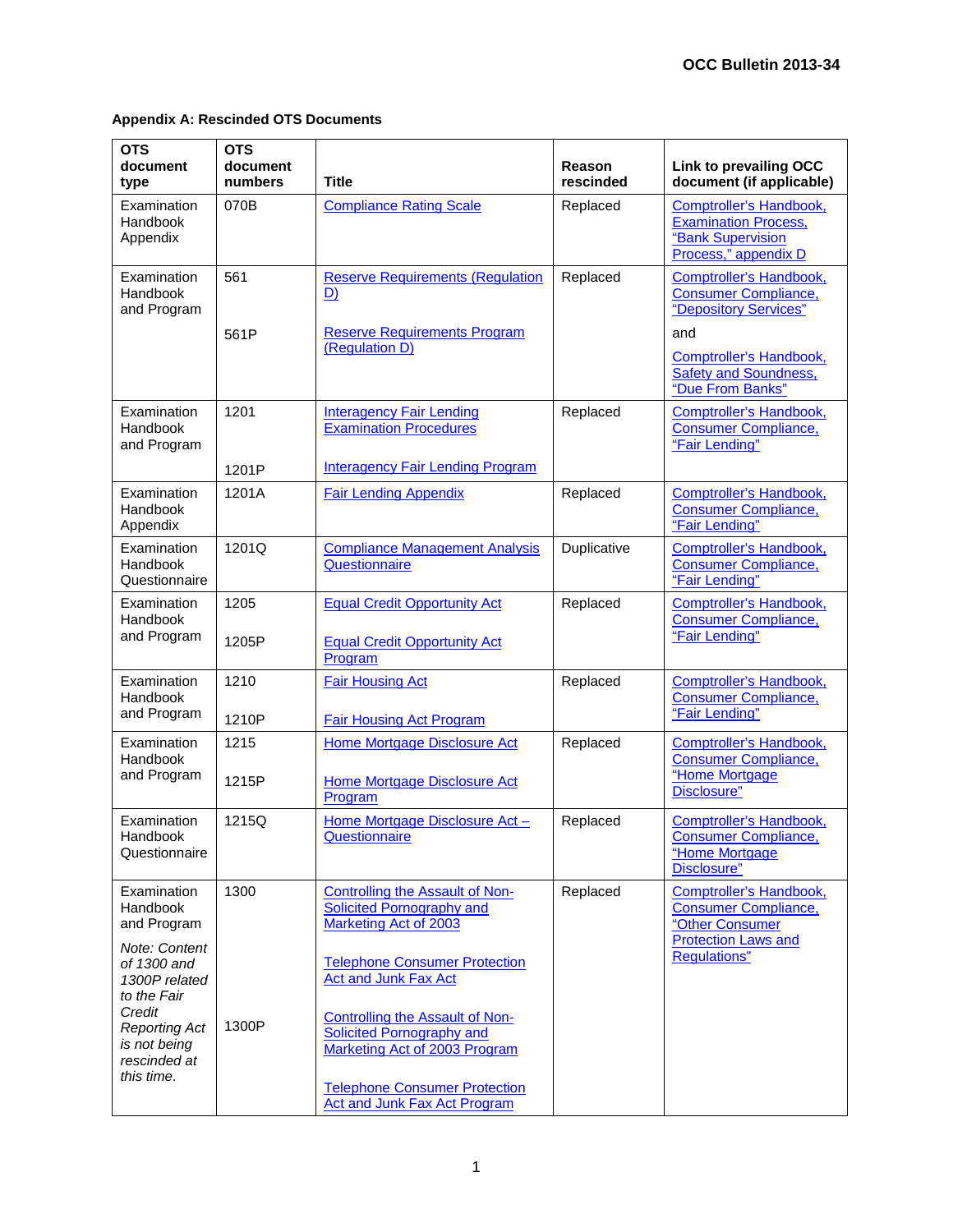| <b>OTS</b><br>document<br>type           | <b>OTS</b><br>document<br>numbers | <b>Title</b>                                                                                                                                                       | Reason<br>rescinded | Link to prevailing OCC<br>document (if applicable)                                                                                     |
|------------------------------------------|-----------------------------------|--------------------------------------------------------------------------------------------------------------------------------------------------------------------|---------------------|----------------------------------------------------------------------------------------------------------------------------------------|
| Examination<br>Handbook<br>and Program   | 1305<br>1305P                     | <b>Truth in Lending Act</b><br><b>Truth in Lending Program</b>                                                                                                     | Replaced            | <b>Comptroller's Handbook,</b><br><b>Consumer Compliance,</b><br>"Truth in Lending Act"                                                |
| Examination<br>Handbook<br>Appendix      | 1305A                             | <b>High-Cost Mortgage Worksheet</b>                                                                                                                                | Replaced            | <b>Comptroller's Handbook,</b><br><b>Consumer Compliance,</b><br>"Truth in Lending Act"                                                |
| Examination<br>Handbook<br>and Program   | 1310<br>1310P                     | <b>Restitution</b><br><b>Restitution Program</b>                                                                                                                   | Replaced            | Comptroller's Handbook,<br><b>Consumer Compliance,</b><br>"Truth in Lending Act"                                                       |
| Examination<br>Handbook<br>Appendix      | 1310A                             | <b>Restitution Background</b>                                                                                                                                      | Replaced            | <b>Comptroller's Handbook,</b><br><b>Consumer Compliance,</b><br>"Truth in Lending Act"                                                |
| Examination<br>Handbook<br>Appendix      | 1310B                             | <b>Questions and Answers Regarding</b><br>Joint Interagency Statement of<br><b>Policy for Administration</b><br>Enforcement of the Truth-in-<br><b>Lending Act</b> | Duplicative         | <b>Comptroller's Handbook,</b><br><b>Consumer Compliance,</b><br>"Truth In Lending Act"                                                |
| Examination<br>Handbook<br>and Program   | 1320<br>1320P                     | <b>Real Estate Settlement Procedures</b><br><u>Act</u><br><b>Real Estate Settlement Procedures</b>                                                                 | Replaced            | <b>Comptroller's Handbook,</b><br><b>Consumer Compliance,</b><br>"Real Estate Settlement<br>Procedures"                                |
| Examination<br>Handbook<br>Questionnaire | 1320Q                             | <b>Act Program</b><br><b>Real Estate Settlement Procedures</b><br><b>Act Questionnaire</b>                                                                         | Replaced            | Comptroller's Handbook,<br><b>Consumer Compliance,</b><br>"Real Estate Settlement<br>Procedures"                                       |
| Examination<br>Handbook<br>and Program   | 1323<br>1323P                     | <b>Homeowners Protection Act</b><br><b>Homeowners Protection Act</b><br>Program                                                                                    | Replaced            | <b>Comptroller's Handbook,</b><br>Consumer Compliance,<br>"Other Consumer<br><b>Protection Laws and</b><br><b>Regulations</b> "        |
| Examination<br>Handbook<br>Appendix      | 1323A                             | <b>Guidance Regarding Timing and</b><br><b>Required Contents of Disclosures</b><br>and Notice                                                                      | Replaced            | <b>Comptroller's Handbook,</b><br><b>Consumer Compliance,</b><br>"Other Consumer<br><b>Protection Laws and</b><br><b>Regulations</b> " |
| Examination<br>Handbook<br>and Program   | 1325<br>1325P                     | <b>Consumer Leasing</b><br><b>Consumer Leasing Program</b>                                                                                                         | Replaced            | Comptroller's Handbook,<br><b>Consumer Compliance,</b><br>"Other Consumer<br><b>Protection Laws and</b><br><b>Regulations</b> "        |
| Examination<br>Handbook<br>Questionnaire | 1325Q                             | <b>Consumer Leasing Questionnaire</b>                                                                                                                              | Replaced            | Comptroller's Handbook,<br><b>Consumer Compliance,</b><br>"Other Consumer<br><b>Protection Laws and</b><br><b>Regulations</b> "        |
| Examination<br>Handbook<br>and Program   | 1330<br>1330P                     | <b>Electronic Fund Transfer Act</b><br><b>Electronic Fund Transfer Act</b><br>Program                                                                              | Replaced            | <b>Comptroller's Handbook,</b><br><b>Consumer Compliance,</b><br>"Electronic Fund Transfer<br>Act"                                     |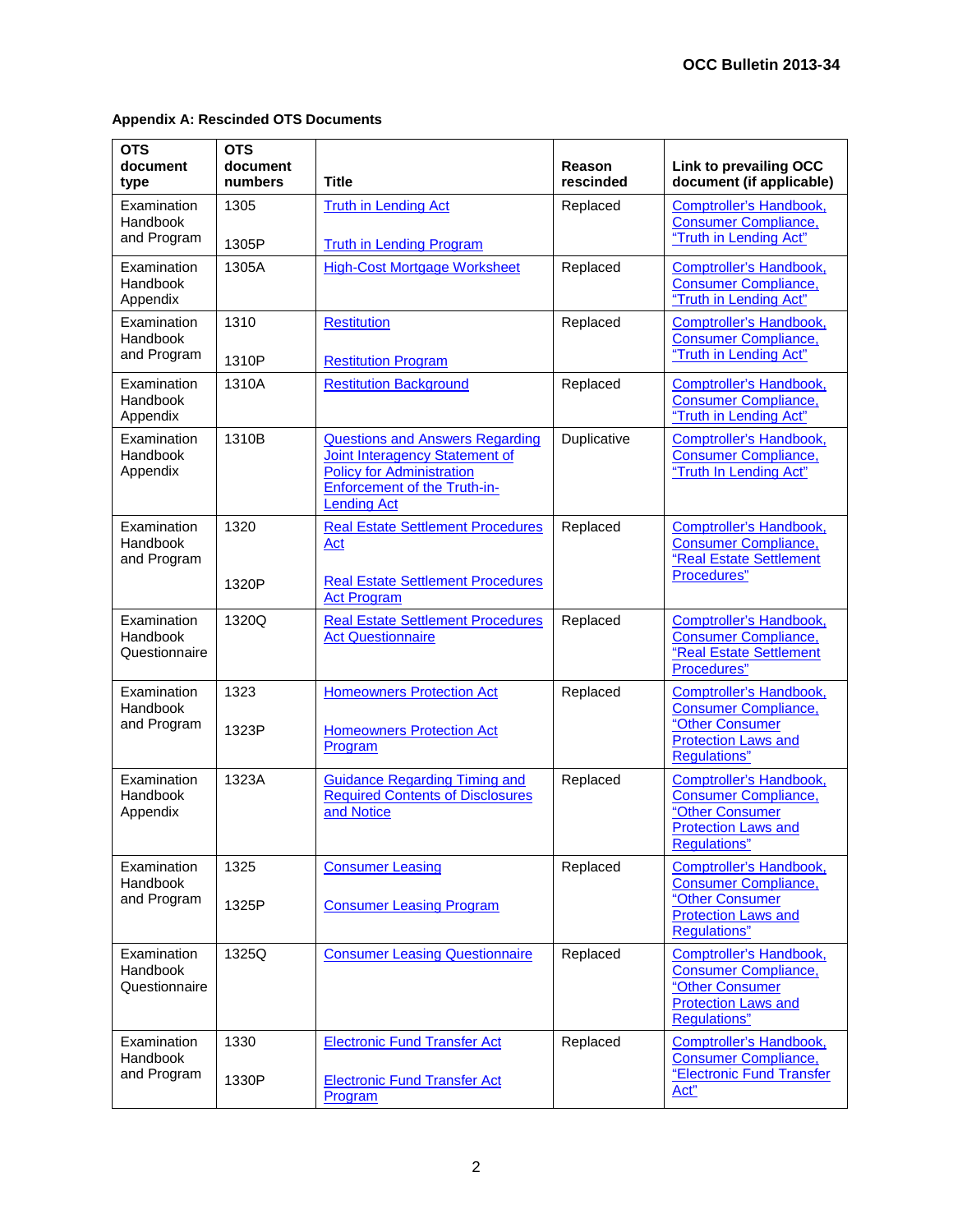| <b>OTS</b><br>document<br>type           | <b>OTS</b><br>document<br>numbers | <b>Title</b>                                                                                       | Reason<br>rescinded | <b>Link to prevailing OCC</b><br>document (if applicable)                                                                             |
|------------------------------------------|-----------------------------------|----------------------------------------------------------------------------------------------------|---------------------|---------------------------------------------------------------------------------------------------------------------------------------|
| Examination<br>Handbook<br>Questionnaire | 1330Q                             | <b>Electronic Fund Transfer Act</b><br>Questionnaire                                               | Replaced            | <b>Comptroller's Handbook,</b><br><b>Consumer Compliance,</b><br>"Electronic Fund Transfer<br>Act"                                    |
| Examination<br>Handbook<br>and Program   | 1335<br>1335P                     | <b>Expedited Funds Availability Act</b><br><b>Expedited Funds Availability</b>                     | Replaced            | Comptroller's Handbook,<br><b>Consumer Compliance,</b><br>"Depository Services"                                                       |
|                                          |                                   | Program                                                                                            |                     |                                                                                                                                       |
| Examination<br>Handbook<br>and Program   | 1336                              | Check 21                                                                                           | Replaced            | Comptroller's Handbook,<br><b>Consumer Compliance,</b><br>"Depository Services"                                                       |
|                                          | 1336P<br>1340                     | <b>Check 21 Program</b>                                                                            |                     |                                                                                                                                       |
| Examination<br>Handbook<br>and Program   | 1340P                             | <b>Flood Disaster Protection Act</b><br><b>Flood Disaster Protection Act</b><br>Program            | Replaced            | <b>Comptroller's Handbook,</b><br><b>Consumer Compliance,</b><br>"Flood Disaster<br>Protection"                                       |
| Examination<br>Handbook<br>Appendix      | 1340A                             | <b>Interagency Questions and</b><br><b>Answers Regarding Flood</b><br><b>Insurance</b>             | Duplicative         | Comptroller's Handbook,<br><b>Consumer Compliance,</b><br>"Flood Disaster<br>Protection"                                              |
| Examination<br>Handbook<br>and Program   | 1345<br>1345P                     | <b>Right to Financial Privacy Act</b><br><b>Right to Financial Privacy Act</b><br>Program          | Replaced            | <b>Comptroller's Handbook,</b><br><b>Consumer Compliance,</b><br>"Other Consumer<br><b>Protection Laws and</b><br><b>Regulations"</b> |
| Examination<br>Handbook<br>and Program   | 1350<br>1350P                     | <b>Fair Debt Collection Practices Act</b><br><b>Fair Debt Collections Practices Act</b><br>Program | Replaced            | Comptroller's Handbook,<br><b>Consumer Compliance,</b><br>"Other Consumer<br><b>Protection Laws and</b><br><b>Regulations</b> "       |
| Examination<br>Handbook<br>and Program   | 1356<br>1356P                     | <b>Military Service Member</b><br><b>Protections</b><br><b>Military Service Member</b>             | Replaced            | Comptroller's Handbook,<br><b>Consumer Compliance,</b><br>"Other Consumer<br><b>Protection Laws and</b><br><b>Regulations"</b>        |
| Examination<br>Handbook<br>Questionnaire | 1356Q                             | <b>Protections Program</b><br><b>Military Service Member</b><br><b>Protections Questionnaire</b>   | Replaced            | <b>Comptroller's Handbook.</b><br><b>Consumer Compliance,</b><br>"Other Consumer<br><b>Protection Laws and</b><br><b>Regulations"</b> |
| Examination<br>Handbook<br>and Program   | 1357<br>1357P                     | Servicemembers Civil Relief Act of<br>2003<br>Servicemembers Civil Relief Act of                   | Replaced            | Comptroller's Handbook,<br><b>Consumer Compliance,</b><br>"Servicemembers Civil<br><b>Relief Act"</b>                                 |
|                                          |                                   | 2003 Program                                                                                       |                     |                                                                                                                                       |
| Examination<br>Handbook<br>Questionnaire | 1357Q                             | Servicemembers Civil Relief Act of<br>2003 Questionnaire                                           | Replaced            | Comptroller's Handbook,<br><b>Consumer Compliance,</b><br>"Servicemembers Civil<br><b>Relief Act"</b>                                 |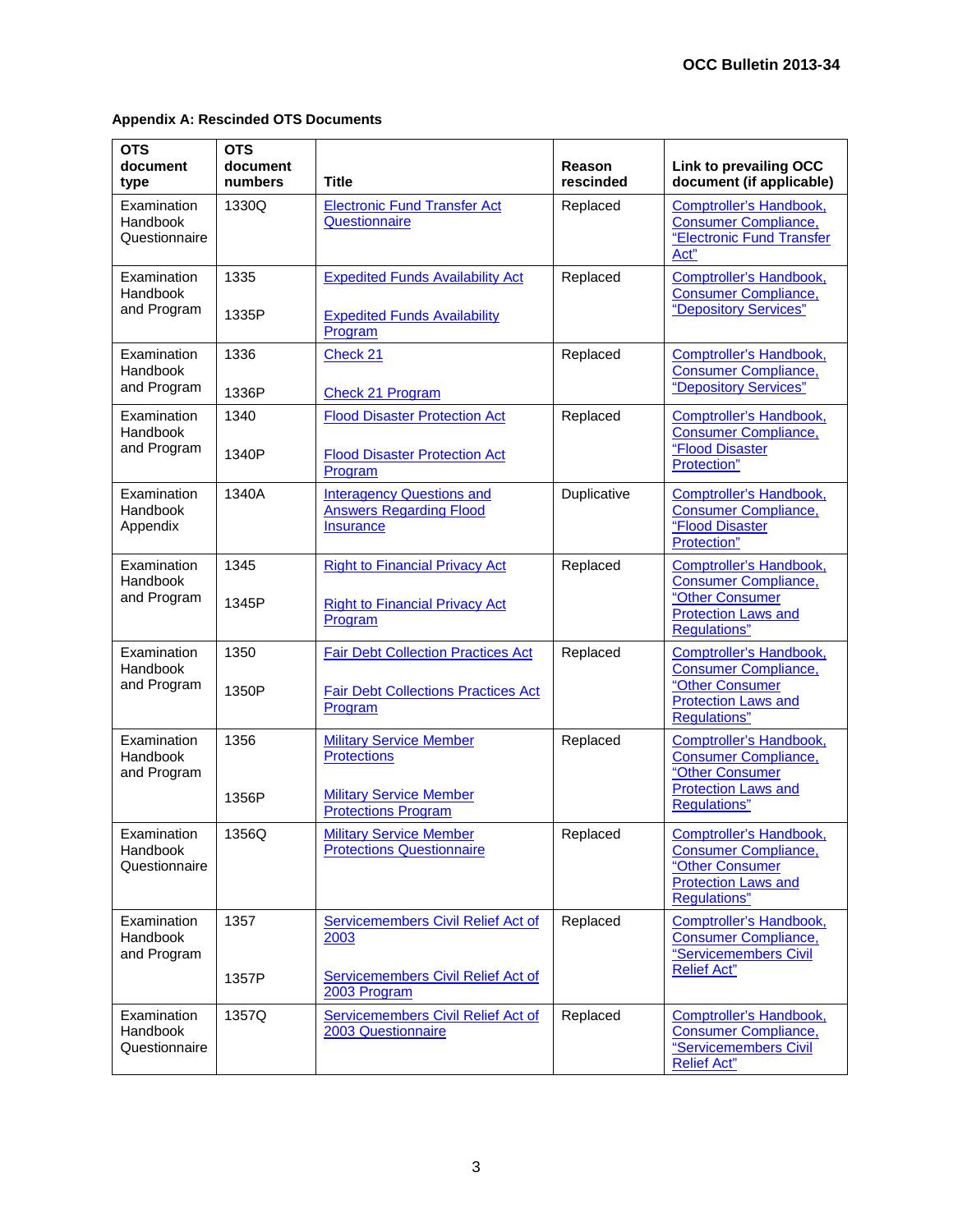| <b>OTS</b><br>document<br>type           | <b>OTS</b><br>document<br>numbers | <b>Title</b>                                                                                             | Reason<br>rescinded | Link to prevailing OCC<br>document (if applicable)                                                                                                                                                                                                                                        |
|------------------------------------------|-----------------------------------|----------------------------------------------------------------------------------------------------------|---------------------|-------------------------------------------------------------------------------------------------------------------------------------------------------------------------------------------------------------------------------------------------------------------------------------------|
| Examination<br>Handbook<br>and Program   | 1360<br>1360P                     | <b>Homeownership Counseling</b><br><b>Procedures</b><br><b>Homeownership Counseling</b>                  | Replaced            | <b>Comptroller's Handbook,</b><br><b>Consumer Compliance,</b><br>"Homeownership<br><b>Counseling Examination</b><br>Procedures"                                                                                                                                                           |
| Examination<br>Handbook<br>Questionnaire | 1360Q                             | <b>Procedures Program</b><br><b>Homeownership Counseling</b><br>Questionnaire                            | Replaced            | <b>Comptroller's Handbook,</b><br><b>Consumer Compliance,</b><br>"Homeownership<br><b>Counseling Examination</b><br>Procedures"                                                                                                                                                           |
| Examination<br>Handbook<br>and Program   | 1365<br>1365P                     | <b>Truth in Savings Act</b><br><b>Truth in Savings Act Program</b>                                       | Replaced            | <b>Comptroller's Handbook,</b><br><b>Consumer Compliance,</b><br>"Depository Services"                                                                                                                                                                                                    |
| Examination<br>Handbook<br>Questionnaire | 1365Q                             | <b>Truth in Savings Act Questionnaire</b>                                                                | Replaced            | Comptroller's Handbook,<br><b>Consumer Compliance,</b><br>"Depository Services"                                                                                                                                                                                                           |
| Examination<br>Handbook<br>and Program   | 1370<br>1370P                     | <b>Electronic Banking</b><br><b>Electronic Banking Program</b>                                           | Replaced            | Comptroller's Handbook,<br><b>Consumer Compliance,</b><br>"Other Consumer<br><b>Protection Laws and</b><br><b>Regulations</b> "                                                                                                                                                           |
| Examination<br>Handbook<br>Appendix      | 1370A                             | <b>Interagency Guidance on</b><br><b>Electronic Financial Services and</b><br><b>Consumer Compliance</b> | Duplicative         | OCC Bulletin 1998-31,<br><b>Guidance on Electronic</b><br><b>Financial Services and</b><br><b>Consumer Compliance:</b><br><b>FFIEC Guidance"</b><br>and<br>Comptroller's Handbook,<br><b>Consumer Compliance,</b><br>"Other Consumer<br><b>Protection Laws and</b><br><b>Regulations"</b> |
| Examination<br>Handbook<br>Appendix      | 1370B                             | <b>Policy Statement on Privacy and</b><br><b>Accuracy of Personal Customer</b><br>Information            | Outdated            |                                                                                                                                                                                                                                                                                           |
| Examination<br>Handbook<br>Appendix      | 1370C                             | <b>Interagency Pretext Phone Calling</b><br>Memorandum                                                   | Duplicative         | <b>OCC Advisory Letter</b><br>2001-4, "Identity Theft and<br><b>Pretext Calling"</b><br>and<br><b>Comptroller's Handbook,</b><br><b>Consumer Compliance,</b><br>"Other Consumer<br><b>Protection Laws and</b><br>Regulations"                                                             |
| Examination<br>Handbook<br>Appendix      | 1370D                             | <b>Children's Online Privacy</b><br><b>Protection Act</b>                                                | Replaced            | <b>Comptroller's Handbook,</b><br><b>Consumer Compliance,</b><br>"Other Consumer<br><b>Protection Laws and</b><br><b>Regulations</b> "                                                                                                                                                    |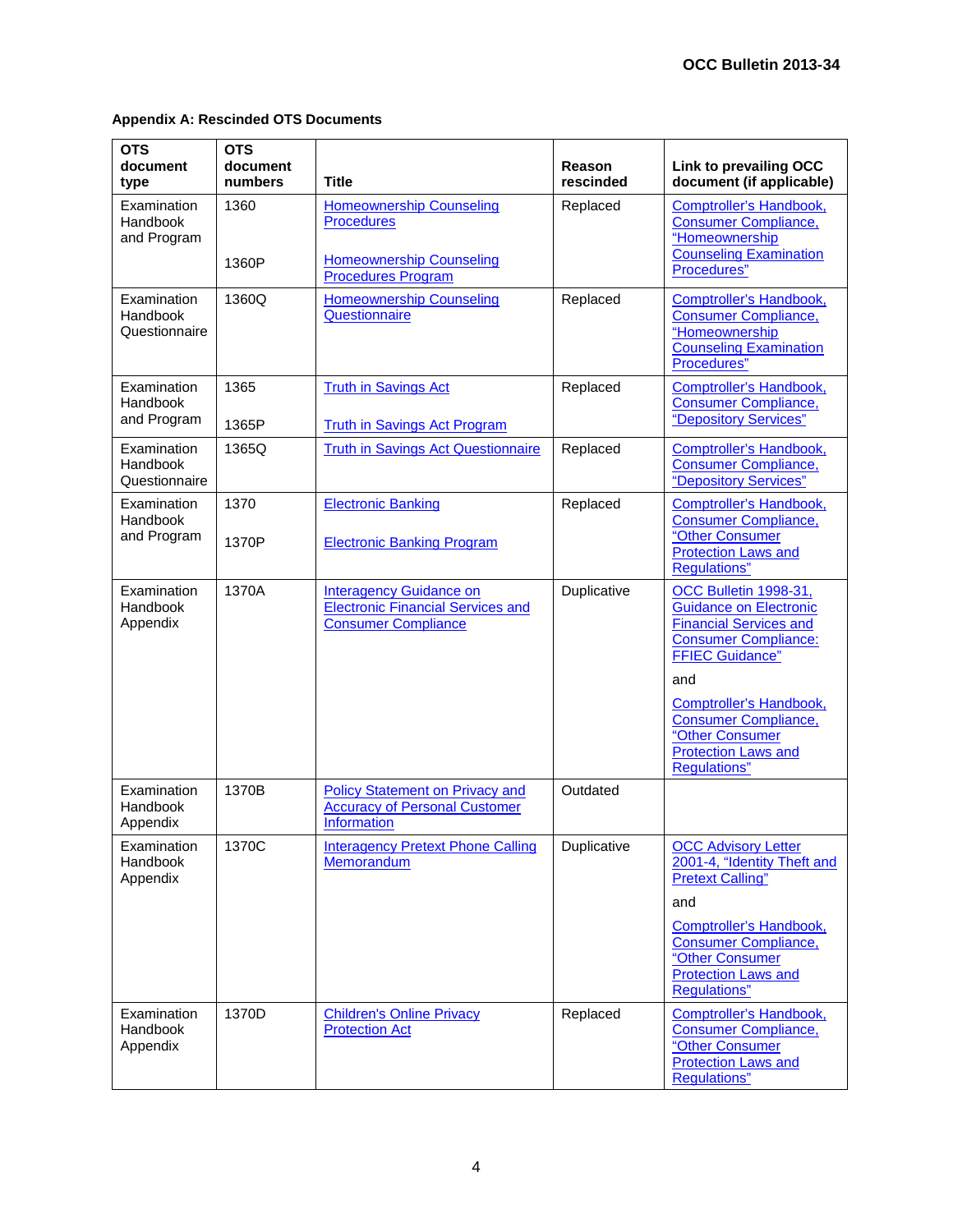| <b>OTS</b><br>document<br>type           | <b>OTS</b><br>document<br>numbers | <b>Title</b>                                                                                         | Reason<br>rescinded | Link to prevailing OCC<br>document (if applicable)                                                                              |
|------------------------------------------|-----------------------------------|------------------------------------------------------------------------------------------------------|---------------------|---------------------------------------------------------------------------------------------------------------------------------|
| Examination<br>Handbook<br>Questionnaire | 1370Q                             | <b>Electronic Banking Questionnaire</b>                                                              | Replaced            | <b>Comptroller's Handbook,</b><br><b>Consumer Compliance,</b><br>"Other Consumer<br>Protection Laws and<br><b>Regulations</b> " |
| Examination<br>Handbook<br>and Program   | 1375<br>1375P                     | <b>Privacy of Consumer Financial</b><br>Information<br><b>Privacy of Consumer Financial</b>          | Replaced            | <b>Comptroller's Handbook,</b><br><b>Consumer Compliance,</b><br>"Privacy of Consumer<br><b>Financial Information"</b>          |
|                                          |                                   | <b>Information Program</b>                                                                           |                     |                                                                                                                                 |
| Examination<br>Handbook<br>Appendix      | 1375A                             | <b>Privacy Notice and Opt Out</b><br><b>Decision Tree</b>                                            | Replaced            | <b>Comptroller's Handbook,</b><br><b>Consumer Compliance,</b><br>"Privacy of Consumer<br><b>Financial Information"</b>          |
| Examination<br>Handbook<br>Questionnaire | 1375Q                             | <b>Privacy of Consumer Financial</b><br><b>Information Questionnaire</b>                             | Replaced            | <b>Comptroller's Handbook,</b><br><b>Consumer Compliance,</b><br>"Privacy of Consumer<br><b>Financial Information"</b>          |
| Examination<br>Handbook                  | 1400                              | <b>FFIEC Bank Secrecy Act-Anti-</b><br><b>Money Laundering Examination</b><br><b>Manual</b>          | Duplicative         | FFIEC BSA/AML Infobase<br>(new Web address)                                                                                     |
| Examination<br>Handbook<br>and Program   | 1430<br>1430P                     | <b>Branch Closings</b><br><b>Branch Closings Program</b>                                             | Replaced            | Comptroller's Handbook,<br><b>Consumer Compliance,</b><br>"Other Consumer<br><b>Protection Laws and</b><br><b>Regulations</b> " |
| Examination<br>Handbook                  | 1505                              | <b>Disclosure and Reporting of CRA-</b><br><b>Related Agreements</b>                                 | Replaced            | Comptroller's Handbook,<br><b>Consumer Compliance,</b><br>"Other Consumer<br><b>Protection Laws and</b><br><b>Regulations"</b>  |
| Examination<br>Handbook<br>Appendix      | 1505A                             | Summary of the Disclosure and<br><b>Reporting Requirements of the</b><br><b>Regulation Appendix</b>  | Replaced            | Comptroller's Handbook,<br><b>Consumer Compliance,</b><br>"Other Consumer<br><b>Protection Laws and</b><br>Regulations"         |
| Regulatory<br><b>Bulletin</b>            | $18-6$                            | Supplemental Guidance on the<br><b>Bank Secrecy Act and Anti-Money</b><br><b>Laundering Programs</b> | Replaced            | OCC Bulletin 2007-36,<br>"Bank Secrecy Act/Anti-<br><b>Money Laundering: BSA</b><br><b>Enforcement Policy"</b>                  |
| Regulatory<br><b>Bulletin</b>            | 36-01                             | <b>Compliance Activities Handbook</b><br>Update                                                      | Outdated            |                                                                                                                                 |
| <b>CEO Letter</b>                        | 15                                | <b>Credit Availability and Fair Lending</b><br><b>Initiatives</b>                                    | Outdated            |                                                                                                                                 |
| <b>CEO Letter</b>                        | 171                               | <b>Revised Compliance Self-</b><br><b>Assessment Guide</b>                                           | Outdated            |                                                                                                                                 |
| <b>CEO Letter</b>                        | 210                               | FinCEN's New Web-based 314(a)<br><b>Distribution System</b>                                          | Duplicative         | <b>OCC Alert 2005-2,</b><br><b>FinCEN's New Web-</b><br><b>Based 314(a) Distribution</b><br><b>System</b>                       |